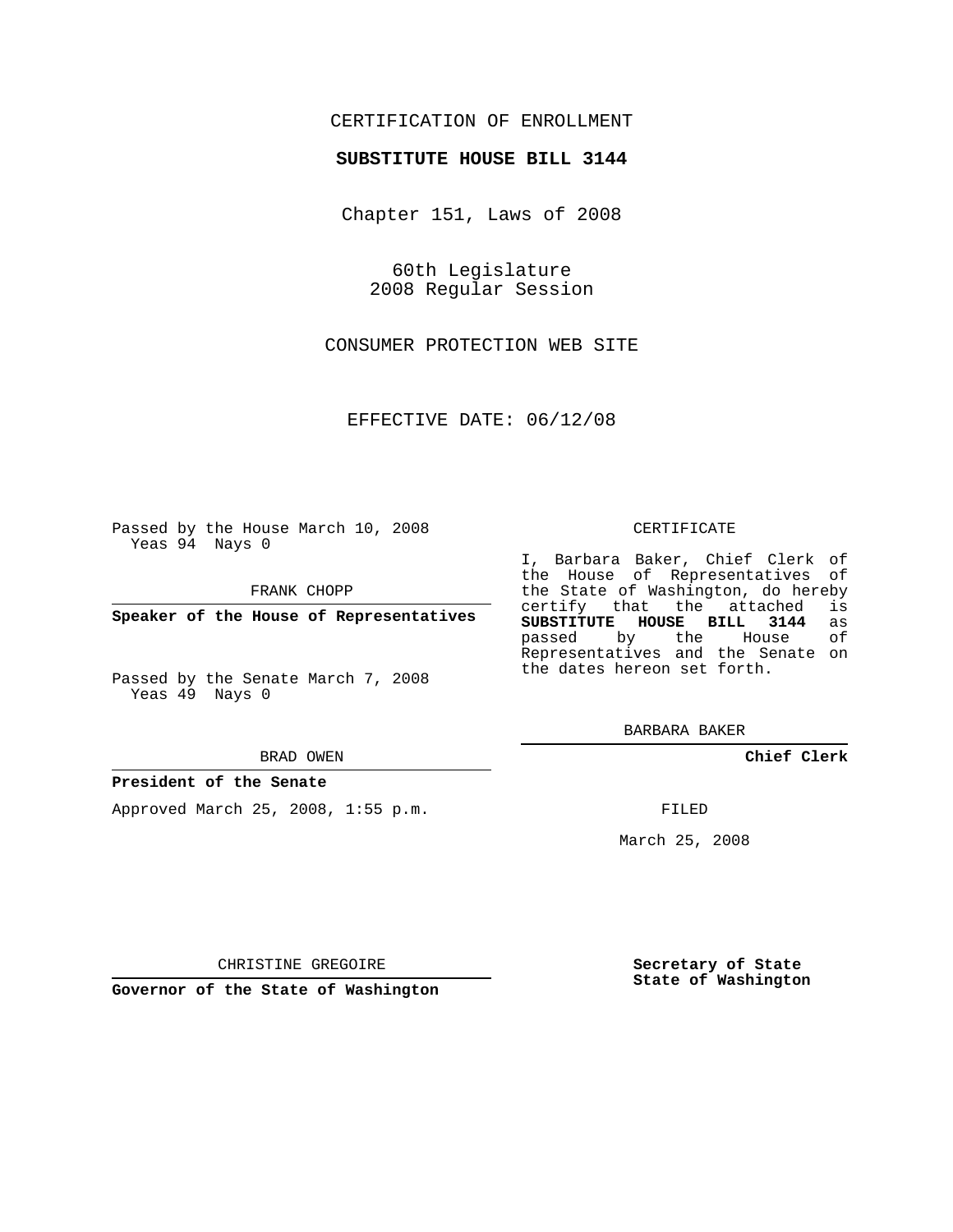# **SUBSTITUTE HOUSE BILL 3144** \_\_\_\_\_\_\_\_\_\_\_\_\_\_\_\_\_\_\_\_\_\_\_\_\_\_\_\_\_\_\_\_\_\_\_\_\_\_\_\_\_\_\_\_\_

\_\_\_\_\_\_\_\_\_\_\_\_\_\_\_\_\_\_\_\_\_\_\_\_\_\_\_\_\_\_\_\_\_\_\_\_\_\_\_\_\_\_\_\_\_

## AS AMENDED BY THE SENATE

Passed Legislature - 2008 Regular Session

# **State of Washington 60th Legislature 2008 Regular Session**

**By** House Technology, Energy & Communications (originally sponsored by Representatives Liias, Loomis, Hunt, Miloscia, Rolfes, Upthegrove, Linville, Green, VanDeWege, Morrell, Conway, Kelley, Nelson, Santos, and Ormsby)

READ FIRST TIME 02/01/08.

 AN ACT Relating to improving outreach to consumers through creation of a consumer protection web site and information line; adding a new section to chapter 43.105 RCW; creating new sections; and providing an expiration date.

5 BE IT ENACTED BY THE LEGISLATURE OF THE STATE OF WASHINGTON:

 NEW SECTION. **Sec. 1.** The legislature finds that in an era of consumer product recalls, increasing state emphasis on quality ratings and accountability, and decreasing resources at the federal level for consumer protection, there may be a gap in outreach to consumers in the state. The legislature further finds that many state agencies provide helpful information to consumers, but consumers may not always know where to look to find such information. To remedy this potential information gap, the legislature declares that a "one-stop" consumer protection web site should be created so that consumers in Washington state have access to clear and appropriate information regarding consumer services that are available to them across state government.

17 NEW SECTION. **Sec. 2.** A new section is added to chapter 43.105 RCW 18 to read as follows: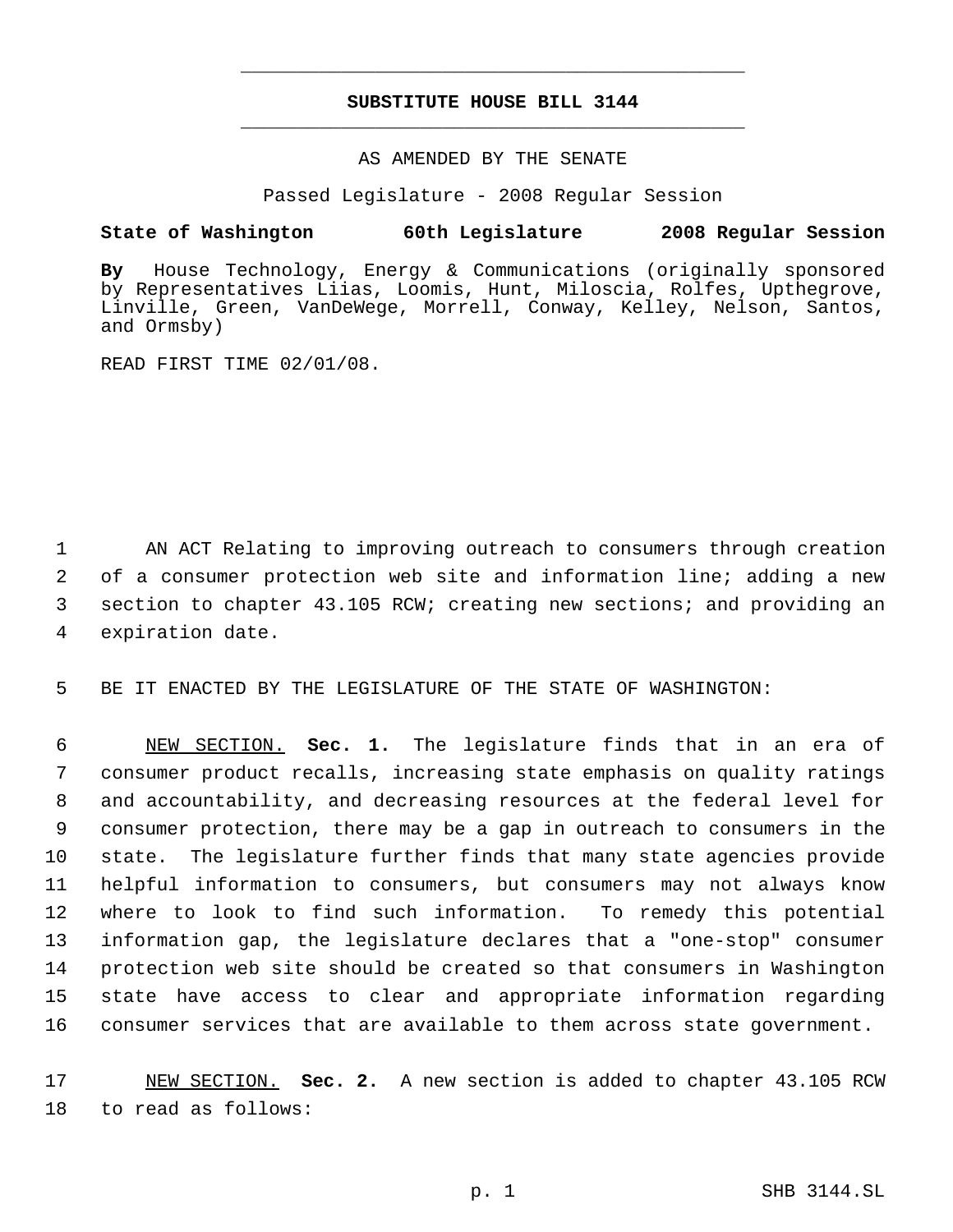(1) The department shall coordinate among state agencies to develop a consumer protection web site. The web site shall serve as a one-stop web site for consumer information. At a minimum, the web site must provide links to information on:

 (a) Insurance information provided by the office of the insurance commissioner, including information on how to file consumer complaints against insurance companies, how to look up authorized insurers, and how to learn more about health insurance benefits;

 (b) Child care information provided by the department of early learning, including how to select a child care provider, how child care providers are rated, and information about product recalls;

 (c) Financial information provided by the department of financial institutions, including consumer information on financial fraud, investing, credit, and enforcement actions;

 (d) Health care information provided by the department of health, including health care provider listings and quality assurance information;

 (e) Home care information provided by the home care quality authority, including information to assist consumers in finding an in-home provider;

 (f) Licensing information provided by the department of licensing, including information regarding business, vehicle, and professional licensing; and

 (g) Other information available on existing state agency web sites that could be a helpful resource for consumers.

 (2) By July 1, 2008, state agencies shall report to the department on whether they maintain resources for consumers that could be made available through the consumer protection web site.

 (3) By September 1, 2008, the department shall make the consumer protection web site available to the public.

 (4) After September 1, 2008, the department, in coordination with other state agencies, shall develop a plan on how to build upon the consumer protection web site to create a consumer protection portal. The plan must also include an examination of the feasibility of developing a toll-free information line to support the consumer protection portal. The plan must be submitted to the governor and the appropriate committees of the legislature by December 1, 2008.